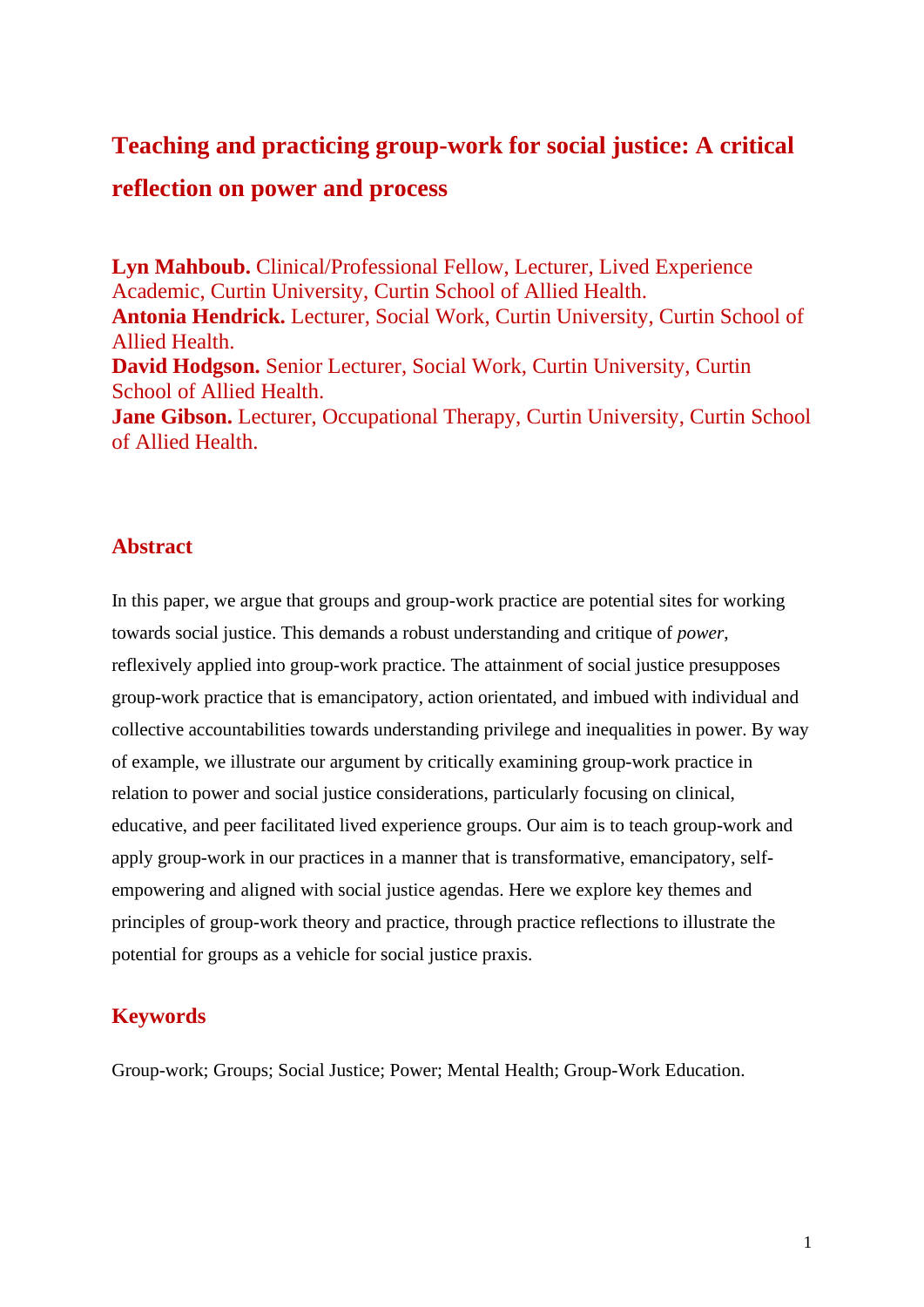## **Introduction**

Staff and volunteers from diverse disciplines and training backgrounds have historically facilitated an array of groups across the mental health sector in inpatient, community, government and non-government settings, including group retreats and respites for carers. Although perhaps increasingly marginalised, such groups are primarily targeted at different 'patient' groups and families for therapeutic ends, reportedly to enhance their mental wellbeing. Due to various discursive practices that rely on the dominance of medicoscientific parlance in mental health, traditional group-work models that invoke clinical expertise tend to position the facilitator as expert, while simultaneously relegating the group participants as 'in need of help' and hence the locus of the problem to be addressed. Biomedical and psychiatric constructs and nomenclatures are heavily contested, even within the discipline of psychiatry (Aftab & Waterman, 2021).

Furthermore, the dynamic of privileging expert discourses may also occur in peer group spaces, particularly those under the umbrella of psycho-education. This institutionally derived power and authority risks problematising and pathologising human distress as deviant and constructing service users as sites for governmental control and risk management (Rose, 2010). Families, too, can become conduits for the medical gaze and perpetuating biomedical understandings of mental distress. The same could be said of group-work educators, who are commonly positioned as knowledge holders and students as empty vessels (Freire, 1972), a legacy of the white, Eurocentric preoccupation with reason and hierarchies of knowledge and expertise (Rose & Kalathil, 2019).

Consequently, rather than being spaces for liberation and freedom, group-work practice can readily become oppressive, and counter to the aims and ideals of furthering social justice. At the same time, Guth et al., (2019) argue that "the evolution of an agenda of social justice, specifically within group-work, has involved a long-standing history to ultimately interrupt social conditions producing barriers, disenfranchisement, and marginalisation" (p. 2). In other words, groups may be used in the pursuit of citizenship and social justice.

In this paper we take Guth et al., (2019) as a point of orientation by reflecting on the challenges and potentials for group-work practice. As authors, we wondered about the implications of group-work from service user perspectives, and we began by asking critical questions about the ways that group-work may function to serve as instruments of social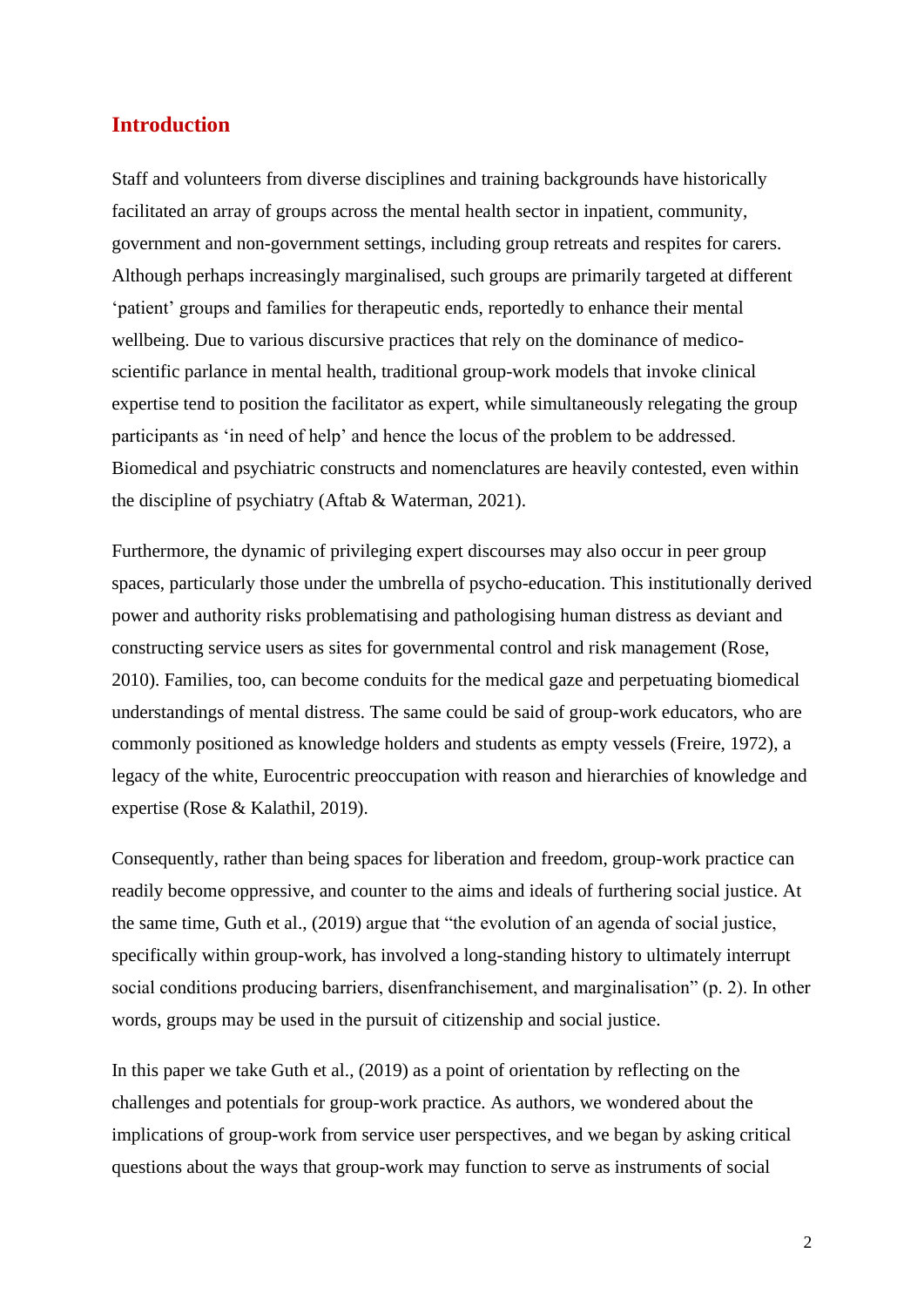regulation, rather than emancipation. We were curious about the potential for group-work practitioners to critically examine their power and positionality within their practice. In coming together as authors, we share a range of different contexts that we each bring to this paper—group-work educator/practitioner, lived experience educator and group-work practitioner, and group-work service user. From these varied backgrounds and experiences, we began to notice how the literature seemed to lack a contemporary and critical perspective on group-work. We held shared concerns and questions over the lack of a social justice and emancipatory lens in group-work, and worried about how it was becoming narrowly focused on the pursuit of individual repair. We also observed how group-work education seems to have become more marginal in the curriculum of social workers and occupational therapists, lacking a critical engagement with power and lived experience expertise. Accordingly, we discuss and conceptualise the use of power and process in ways that further a social justice agenda through disruptive practices. The authors draw on their diverse experiences from social work, occupational therapy, critical psychology and personal lived experience of delivering and receiving a range of group work experiences. We present an interdisciplinary reflection and a critical theoretical analysis on group-work theory and practice for social justice. We begin by defining what we mean by social justice and power.

## **Social Justice and Groups**

Social justice is an ethical principle but also denotes individual and collective attempts to bring about justice along cultural, political, sexual, gendered, social, ecological or economic lines. Practices towards social justice involve emancipatory responses to inequities and forms of oppression (McLaren & Leonard, 1993). Social justice means to name, identify, and address problems such as discrimination and inequality, by appealing to principles of inclusion, anti-discrimination, and equality. This requires advocacy, empowerment, participation and fairness in distribution (Watts & Hodgson, 2019) and an action orientation that may include counter-cultural or disruptive practices. Therefore, social justice can be seen as a principle and practice.

Social justice is found in human narratives of emancipation where people locate their agency in social and political change. Theoretically, social justice concerns: fairness and equality in social and economic distribution; the attainment of people's rights, autonomy, dignity and recognition; processes that facilitate participation and democratic decision-making; and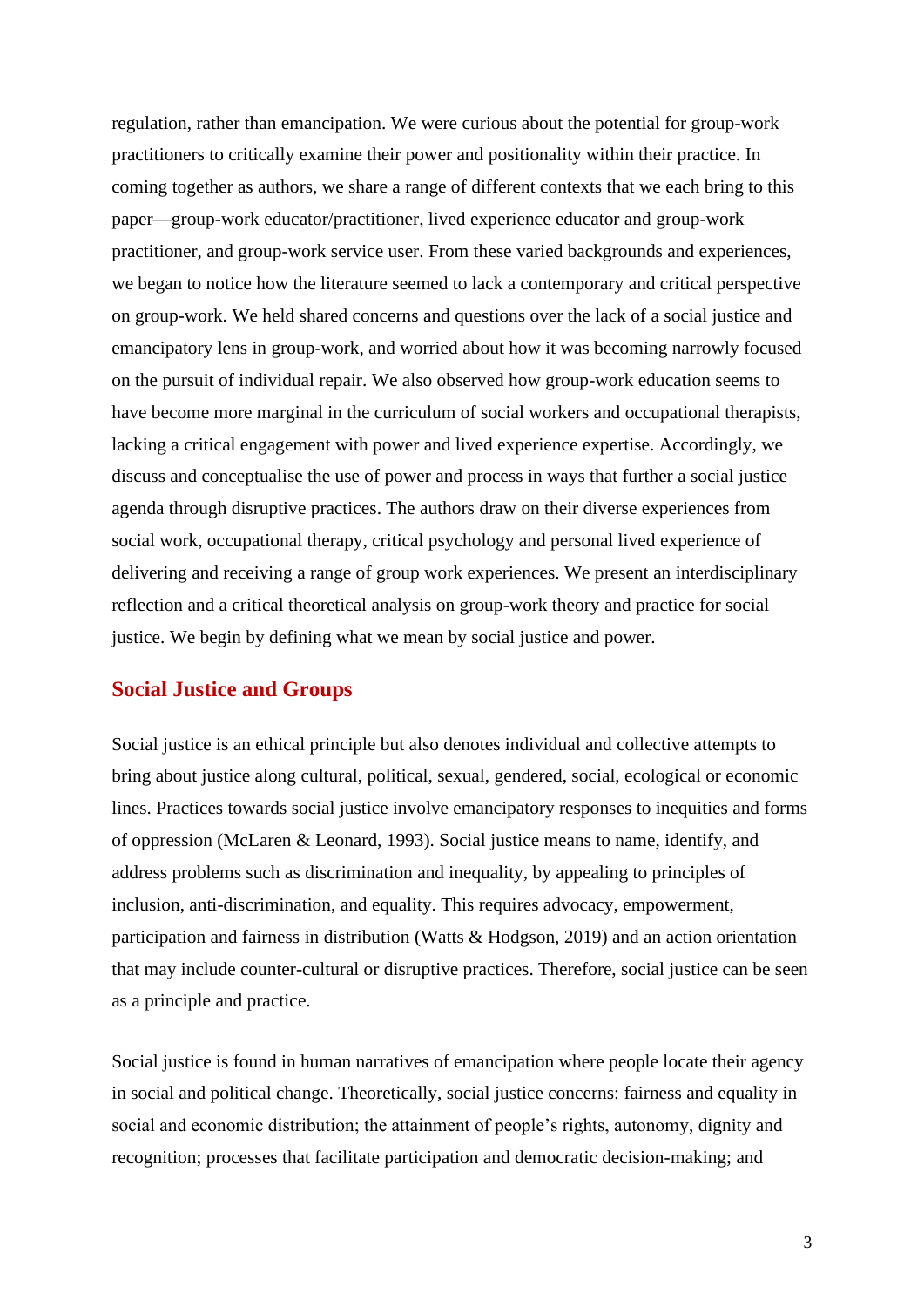actions to critique and transform systems and structures of injustice (Watts & Hodgson, 2019). This may also include critical theory informed approaches to examine dominant ideas and relations of oppression (Agger, 2006). For example, the idea that mental distress is fundamentally a bio-medical phenomena addressed by medication and therapeutic groupwork that must be facilitated by 'treating experts', erases the intersectional and structural antecedents of distress. Although, many advocates for social justice may seek to amplify the voices of those from the most marginalised groups and communities— like Ruth Patrick we ask: 'for whose benefit' (2017) are services that target these groups created? Critical theory seeks to call into question and disrupt relations of oppression and domination, to arrive at a more comprehensive account of distress and what should be done.

The philosophical origins of social justice are centred on a growing consciousness of the way that institutions are basically repositories for countless daily practices that create the conditions for injustice. At the same time, institutions hold the potential to be transformed into agents for enabling social justice (Jackson, 2005), holding possibilities for groups to find ways to 'use' power to serve needs as people themselves identify them. Furthermore, individuals, groups and communities can draw on knowledge and collective wisdom for selfliberation and self-determination.

It is this agentic notion of social justice that has long been articulated as a central value and guiding ideal in many activist movements and the helping professions such as social work (Watts & Hodgson, 2019). Our view is that social justice should be conceptualised as a form of praxis, where "theory and practice always work together and unite in the dialectical and political act of knowing" (McLaren & Leonard, 1993, p. 54). Social justice praxis is reflexive in that it demands understanding privileged positionings and the different kinds of knowledge and methods that invariably guide practice. Social justice praxis is relational and collective, in that it "requires enormous, collaborative, and resourced social responses from all members of society, reflecting our 'relational responsibilities'" (McNamee & Gergen, 1999 cited in Reynolds, 2013, p. 60). It is in our collectivity, as said by Lilla Watson, that our liberation is bound together (cited in, Sundbery & Latham, 2018, p. 72).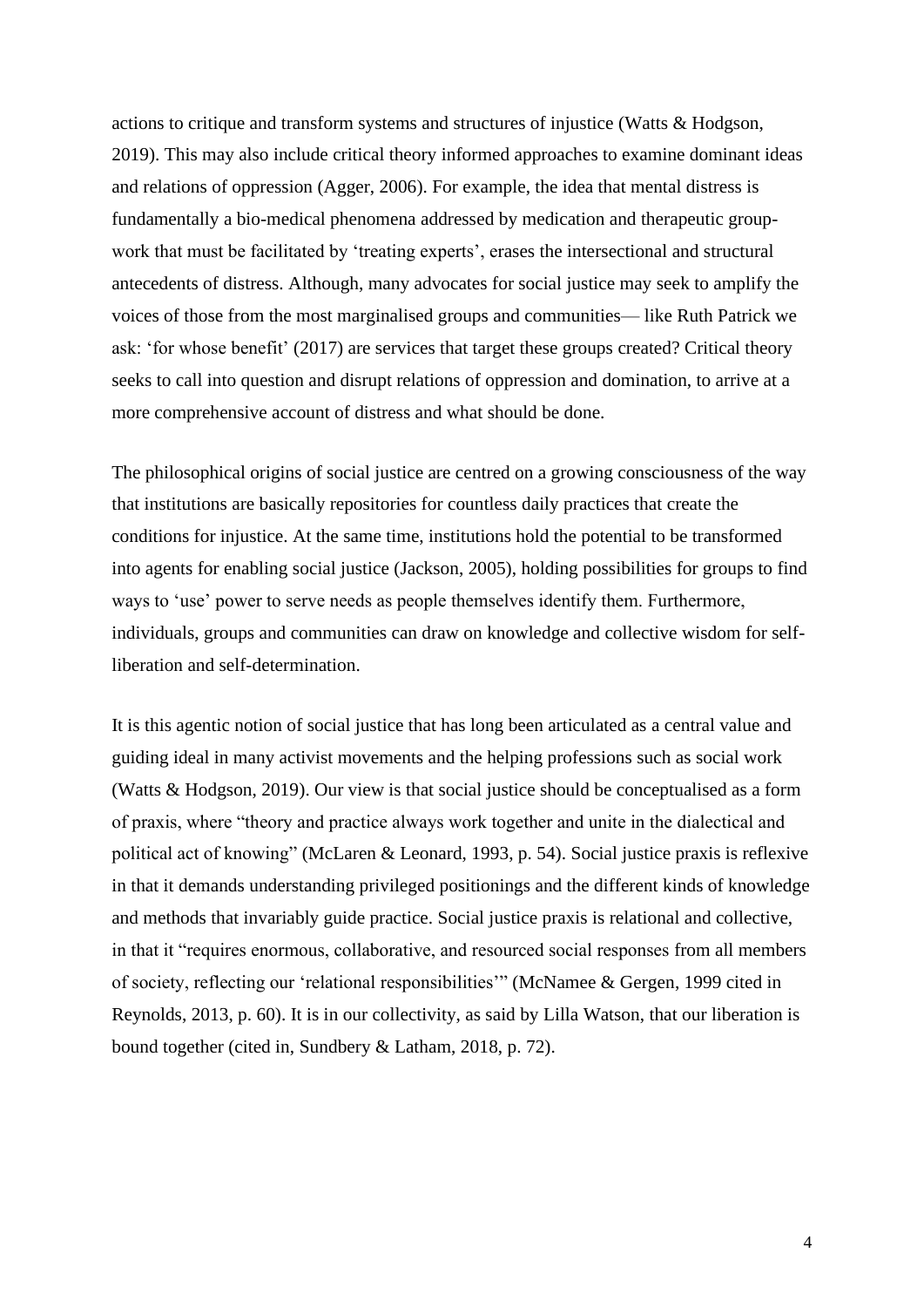## **Power and Groups**

Social justice practice requires a particular interest in power, particularly because power shapes the conditions of injustice, but can also be seen as a force for social change (Finn  $\&$ Jacobson, 2003). Social injustices are then the result of historical and structural factors, and therefore attaining social justice requires collective action and harnessing and using power responsibly (Kam, 2014). For example, the injustices experienced by First Nations people are the consequences of past and ongoing colonisation. Colonisation has a long history, but the patterns of racism, discrimination and disadvantage are sewn deep into social and political systems and institutions. Transforming these structures and facilitating healing and recognition requires sustained collective work, and attention to power (Green & Baldry, 2008).

In the group-work literature, power is associated with (dis)empowerment, and movements for progressive social change (Naicker et al., 2016). Movements for social change have historically involved a variety of group models, each of which has had to grapple with internal conflicts and struggles over power, including dealing with the sexist, classist and racist proclivities that arise in human group interactions—including those that profess allegiance to progressive social justice agendas (Morrow & Hawxhurst, 1988). There are, therefore, potentials and pitfalls to examine. For example, Drumm (2006) argues that "social group work principles, theory and skill bases formulate a powerful potion for spelling and dispelling the forces that obstruct growth and freedom for the people we work with, our agencies and ourselves" (p. 19). This is the promise of the power of group-work. At the same time, groups can be containers for "mistrust, competition, power struggles, personal or theoretical disagreements, intimacy overload, envy among co-leaders, and incompetence" (Atieno Okech, 2008, p. 237).

## **Critical Theoretical Analysis of Groups and Group-Work**

Reflective practice is proffered as one way to help keep a critical eye on the use of power in group interactions (Atieno Okech, 2008). Others have called attention to the way that social inequalities and injustices are ever present in group and community relationships, proposing a people-centred and open dialogical approach to engaging with power differentials (Kelly & Westoby, 2018). Empowerment is also argued as a principle for addressing stigma,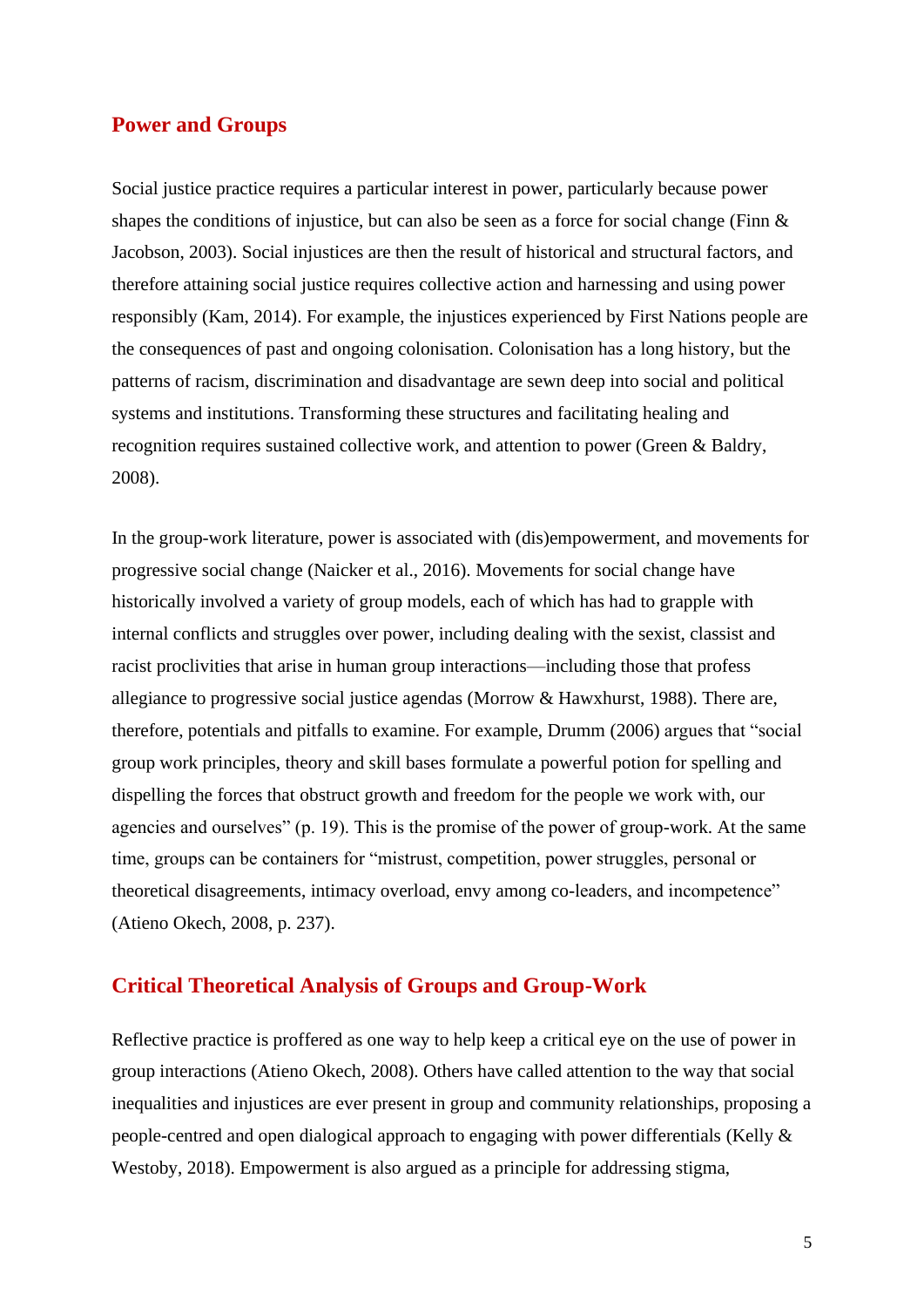marginalisation and discrimination that impact people's participation in groups (Naicker et al., 2016). At the same time, empowerment is contested for its limited engagement with more critical understandings of power, and interpersonal abuses of empowerment 'over' others. In practice, this means critical engagement with experiences of disempowerment, 'power over', the use of space, agenda setting, decision-making and ethics associated with group purpose, intentionality and relation to self and to others with power (Naicker et al., 2016). In the context of the experience of trauma, group modalities and practices that entail critical engagement and sensitivity with power dynamics are crucial.

These ethical principles of critical reflection intersect with politicised, hitherto silenced lived experience understandings, where lived experience here means to purposefully transform and critique power that has resulted from structural and intersecting forms of discrimination. It is often the grass roots collective rallying, or individual angry outcry and outrage that comes from trying to fight for epistemic (hermeneutical) justice (Fricker, 2007); to find the words to describe how power makes its presence felt and speaking truth to power.

In our discussions together, we thought about our diverse experiences in group-work and decided to construct three reflection pieces that depict this diversity. The reflections below represent group-work from a clinical perspective, a service user/practitioner perspective, and a group-work educator perspective. These different reflections were chosen to demonstrate different angles and perspectives of the use of power, social justice potential, and our critiques of group-work contexts and process. The reflections offered us a way to compare and contrast such varied methods, values and experiences in group-work, so as to clearly highlight the limitations and transformative possibilities for emancipatory social justice practice. We discussed and worked on these author reflections using several reflective cycles, being mindful ourselves to embody good group-work processes in our own group discussions as authors together—establishing process, sharing power, listening deeply, creating safety, working relationally and collaboratively reflecting on our own group processes. The value of this kind of reflective writing has helped us articulate and examine our own experiences for the purpose of learning. This this kind of inquiry adds a layer of depth and understanding to group-work practices, and the ethical implications of the work that commonly go unexamined.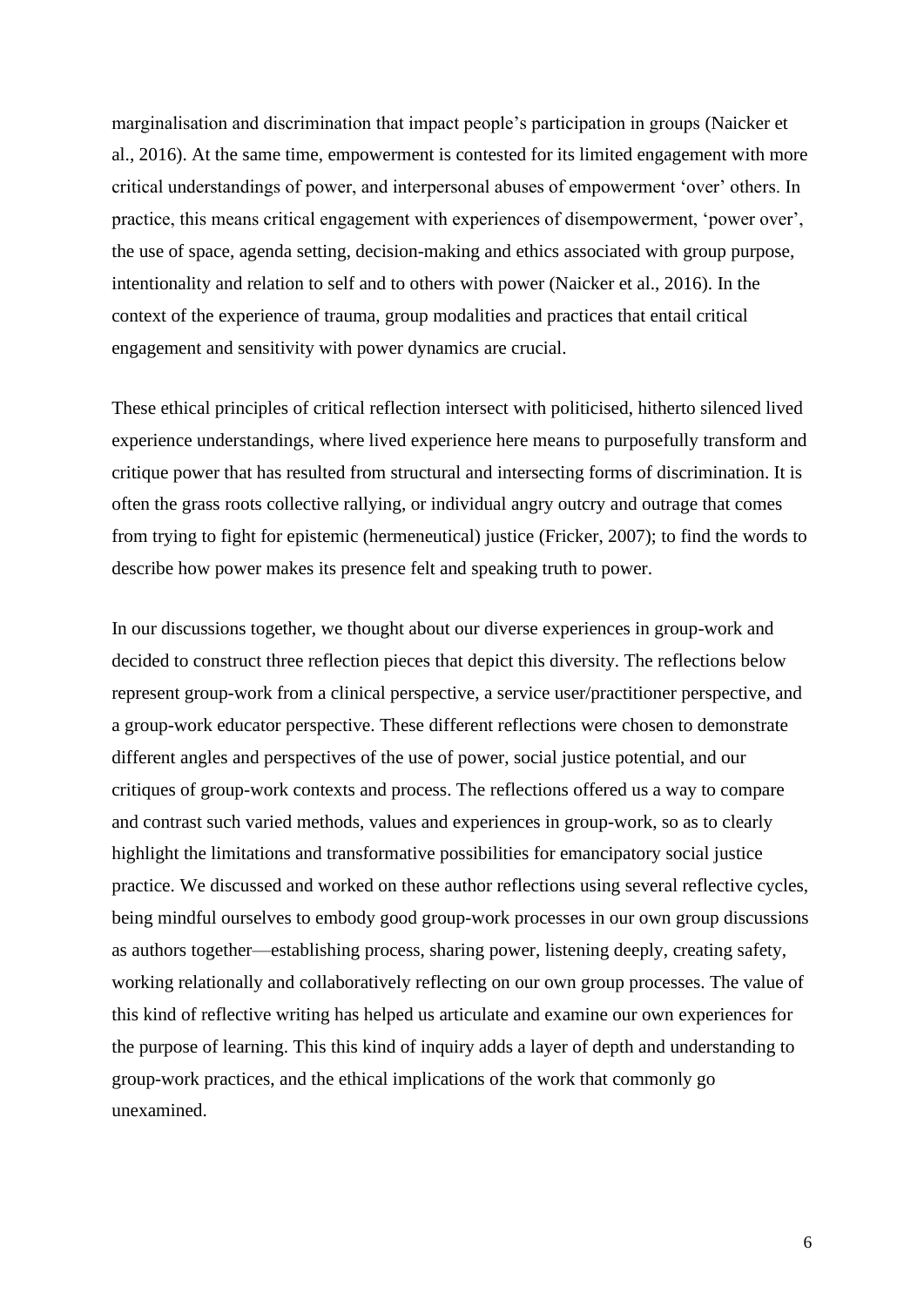## **Reflection 1: Lived Experience and Groups**

Social justice praxis then aims to name and make visible the impact of historical, social, cultural and economic discursive networks that conspire together to maintain the status quo and resulting oppressions. Authors LM and JG illustrate this point by describing how their interest and involvement in group-work practice and education for socially just outcomes is derived from their lived experiences:

*LM: My interest in group-work, comes from my own lived experience of finding healing and connection within a range of groups over many years, the majority of which were offered outside of clinical settings. In the non-clinical therapeutic groups, some were psychodynamic and cathartic in nature, where skilled facilitators both held space for and shared their own raw emotion, which enabled us all to do deep anger, shame and re-parenting work, other groups were spiritual healing groups or discussion and learning groups where we reflected together on our recovery journeys as a collective, all healing from trauma and abuse. I have also been a participant in groups within clinical settings as a patient of mental health services, many of which were helpful. As a result of my diverse experiences, I am interested in power (implicit and explicit), control and the construction of expertise. Also, as a result of these experiences, I have been drawn to, and encountered many opportunities to assist, cofacilitate and facilitate groups. These eclectic experiences afforded me the opportunity to observe both good and not so good group process. I am particularly interested in creating robust group process and in group member perspectives. Specifically, I am curious about how to co-create a group dynamic where people feel safe enough to speak up and speak their truth and raise concerns and challenges to facilitators as they arise. I am mindful that no matter how much as a facilitator I want to create this kind of safe space, there are variables that are at play which can impede this. It is therefore up to me to continually reflect on my practice and look for opportunities to continually name and cede power.*

*JG: I became a mental health professional because I needed mental health support growing up. As a 21-year-old I sat in group therapy and felt like something was finally helping to turn my life around. I wondered about the facilitators: Who were they that got to do this kind of raw and powerful work with people? One was a*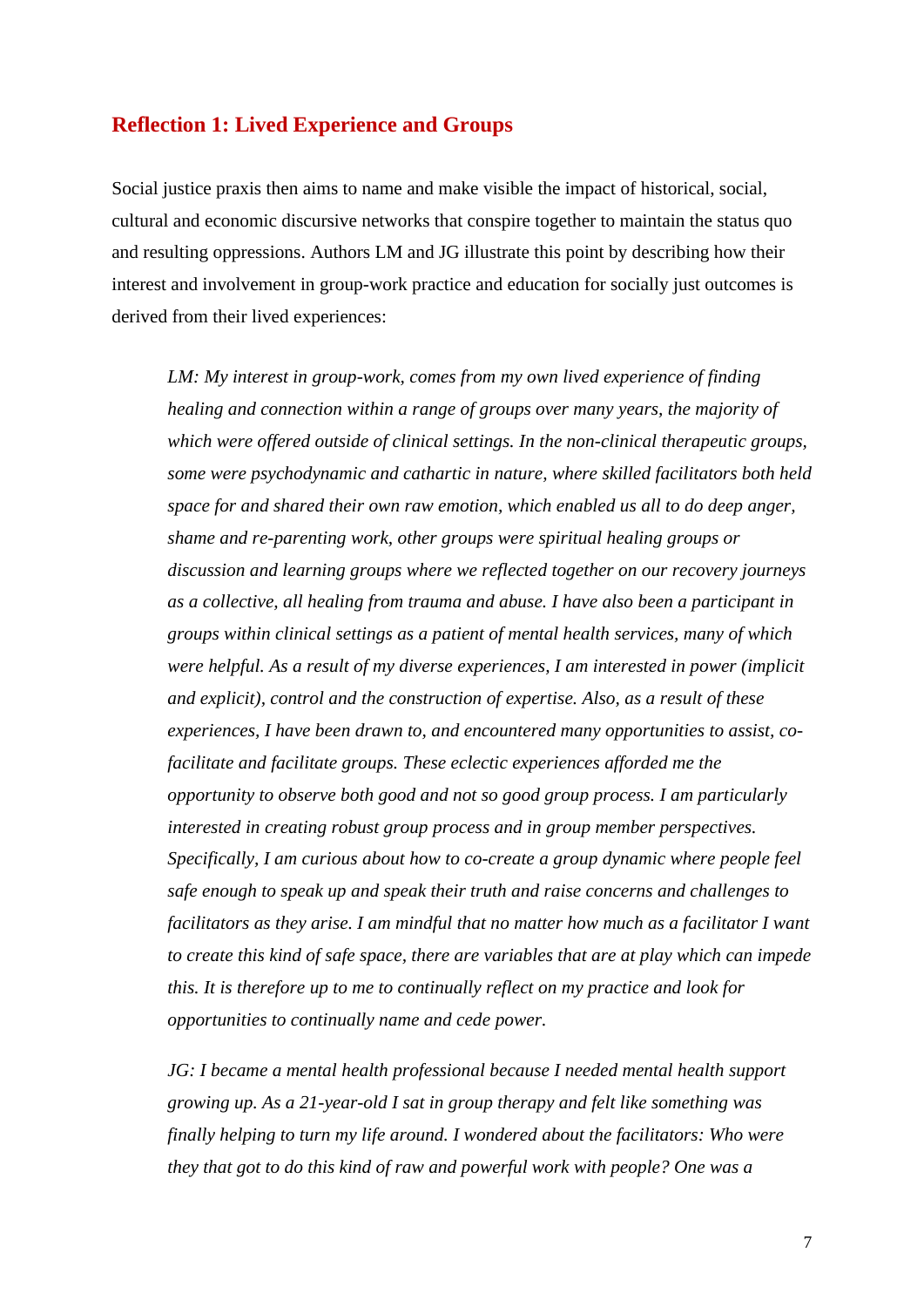*psychologist, and one was an occupational therapist. The occupational therapist was the more charismatic group facilitator of the two, so knowing nothing about either profession I decided I would become an occupational therapist and facilitate groups like that myself…. Fast-forward a number of years and I find myself as a graduate OT on an acute mental health unit. I'm excited to start working. The therapy team sit down each week and plan the group program for the unit. I ask how the groups on offer have been chosen and am told that this is the rotation of groups that have been in use for a long time. We run daily groups on the unit and therapy intensives where people come in from home. The psychiatrists decide who goes to what group or program. Sometimes it hasn't even been discussed with the person, but it's in the file so they are expected to attend. They can do creative activities or coping skills. Too bad if neither of these meets their needs. An older man says it feels infantilising to do crafts in "creative activities". He'll need to take it up with his doctor because that's the allocation for him. Many people have had so many stays and of such duration that they have done all the group offerings many times. They are fed up. "Repetition can always help!" we chorus. "This is how you show you are getting better!" Some days I will have 17 people in a group because everyone has to be somewhere… it's not therapeutic. At least, people tell me, they can still smoke here.*

The testimonies of LM and JG aptly demonstrate the diverse theoretical and practical orientations of group-work and the tensions between them. As illustrated, groups can be spaces for emancipation and liberation, just as they can be clinical prescriptions concerned with compliance, social order and perceptions of what supports 'wellbeing recovery' or demonstrates 'getting better'. This is reflective of the field of mental health, which is occupied by biomedical, 'containment', individualistic and interventionist understandings of mental distress and somewhat silent on ideas such as connection, belonging, social determinants and structural barriers to 'wellbeing recovery' that are embedded within activist understandings.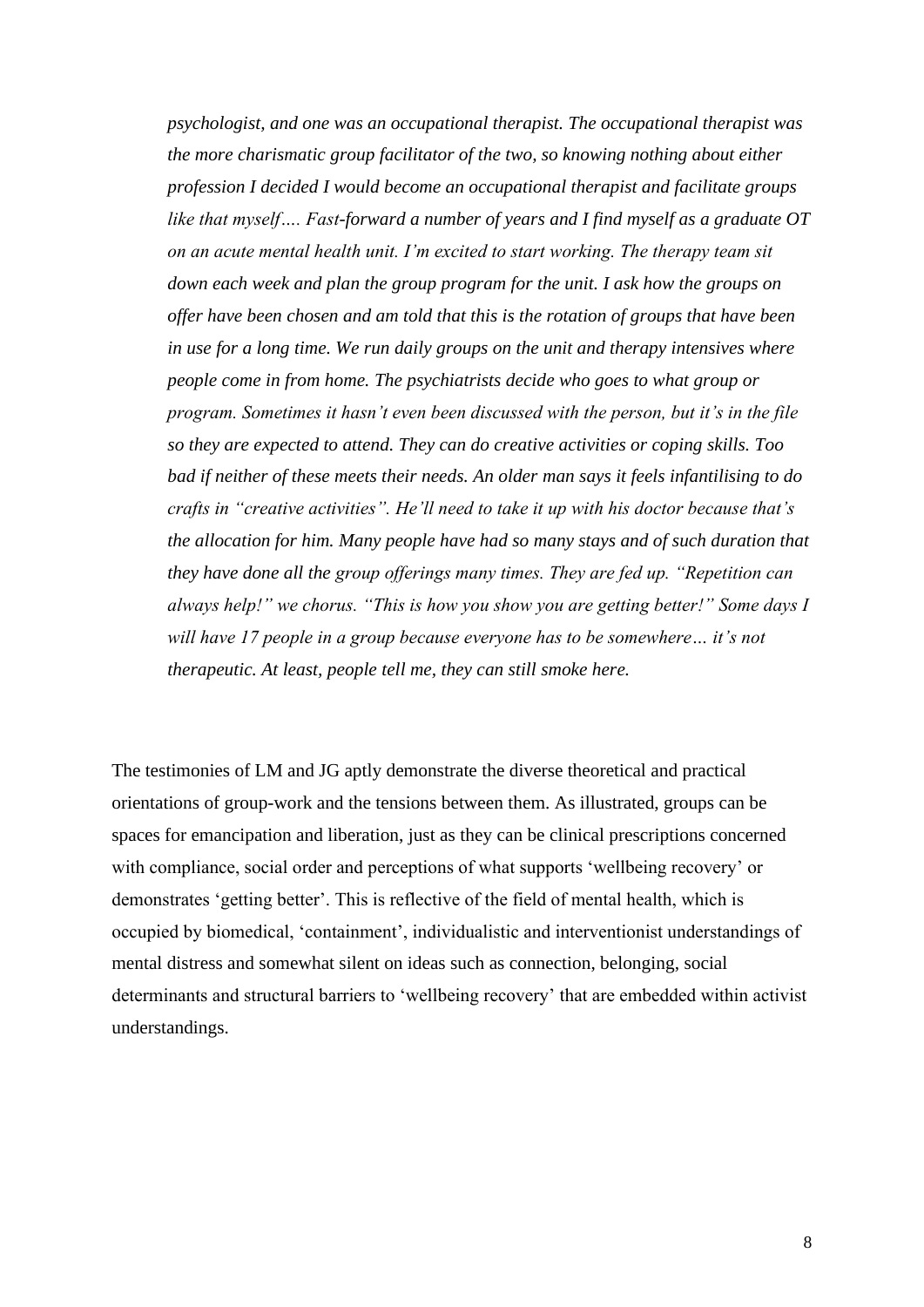#### *Mental Health Contexts for Group-Work Theory and Practice*

A more critical perspective to group-work can be recovered by turning to the way groupwork has been developed as a tool for activism. The consumer activist movement followed a similar trajectory to that of disability rights activism—both of which surged in momentum during the civil rights movement of the 1960s and 1970s. These rights-based movements traversed women's rights, gay rights, black rights, disability and mad rights, and activists fought against inequality and social injustice in their various corners but also came together often in solidarity due to intersecting injustices (Crenshaw, 2017). These movements saw a resurgence in the call for civil rights and civil liberties and the fight to uphold social justice and human rights became quite widespread. From the testimonies above, we can observe that groups are parked squarely in this context, both as potentials for healing, change and connection, as well as spaces for the perpetuation of professional power and expertise.

## **Reflection 2: Group Facilitation**

The hearing voices approach offers a further illustration of measures to fight for people's civil liberties, social justice and human rights by grappling with the tensions between, for instance, biomedical, psychological, trauma, and political and socio-economic understandings of hearing voices. Hearing voices group facilitators provide group members with information and resources about diverse frameworks of understanding madness or explanatory frameworks (many of which share in the contestation about the construct of "mental illness"), and knowledge of the research that there is contestation of the idea that voices are meaningless imaginary 'hallucinations' associated with a diagnosis of schizophrenia (Corstens & Longden, 2013). Rather, voices are seen as meaningful and meaning-filled 'data' that can be made sense of (Longden, Corstens, Escher, & Romme, 2012). Rather than providing a narrow, reductionist explanatory framework for understanding one's voices or visions experiences, the hearing voices approach invites critical questioning along trauma informed lines inviting people to explore, not what's wrong with them, but what's happened to them (Dallos & Johnstone, 2014). Questions such as those in a structured interview developed by experts by experience and experts by profession surface discussion that explores psychological and emotional distress and the impact of trauma and adverse childhood (and adult) experiences (Clements, Coniglio, & Mackenzie, 2020). Hearing voices groups also invite group members to reflect on the structural and intersecting barriers for their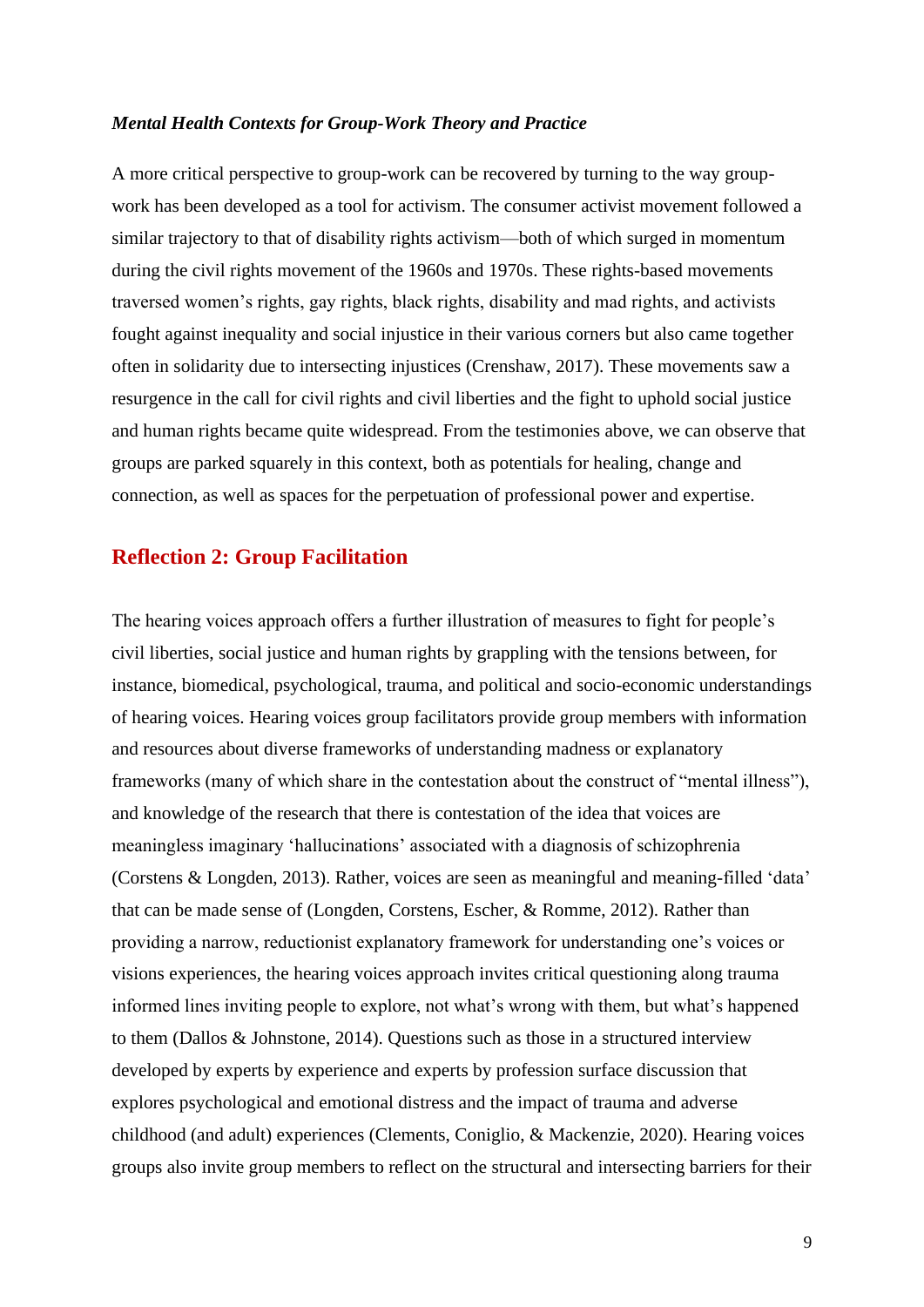'recovery', expanding their potential to make sense of their experience their own way. This affords people the opportunity to name oppressive discourses such as 'schizophrenia' which Deegan (Deegan, 2011, online) argues is "not a clinical diagnosis but a condemnation of your humanity" and instead argues that one has the right to name one's own experience (e.g., psychospiritual crisis, voices of the ancestors etc.).

It is the aim of hearing voices groups that through connection and shared experiences as peers, people can examine the shackles of dominant institutional notions of 'mental illness' and choose their own explanatory framework to name their experience. The following is a vignette based on LM's experience of facilitating a hearing voices group session, demonstrating how a group can be the site for such exploration, including exploration of alternative understandings and responses to distress while moving towards emancipatory social justice and citizenship.

*LM is a hearing voices (HV) group facilitator, co-facilitating with Z (a volunteer) when a group member mentions that they had been "feeling suicidal". Z jumps in, advising the person they had "better stop speaking like that", and "to consult their doctor as soon as possible". LM shared that she noticed the quick response and is wondering if, as a group, they might pause and catch the quick transaction that occurred.*

*LM commented that talk of suicide can feel uncomfortable and pondered if this might be because so many of us have been taught that talking about 'wanting to die' is taboo in our society, and that this is the domain of professionals. Moreover, that a kind thing to do is to refer people talking about this on to those professionals, and so it is not surprising to find ourselves doing so as a demonstration of our act of caring. LM also noted that for many of us, this then leaves us without a place to discuss such intense feelings and she wondered if this might have just occurred here. Z agreed and said that they had felt uncomfortable and worried too, and that speaking to a doctor or clinician is indeed the only thing they had been taught as a response.* 

LM invited the group to reflect on the ideas within the hearing voices approach group *principles. This led to discussion on how the principles encouraged group members to be accepting of diverse experiences and welcome discussion on them. The group reflected that there were few spaces where one could talk freely like this and not be*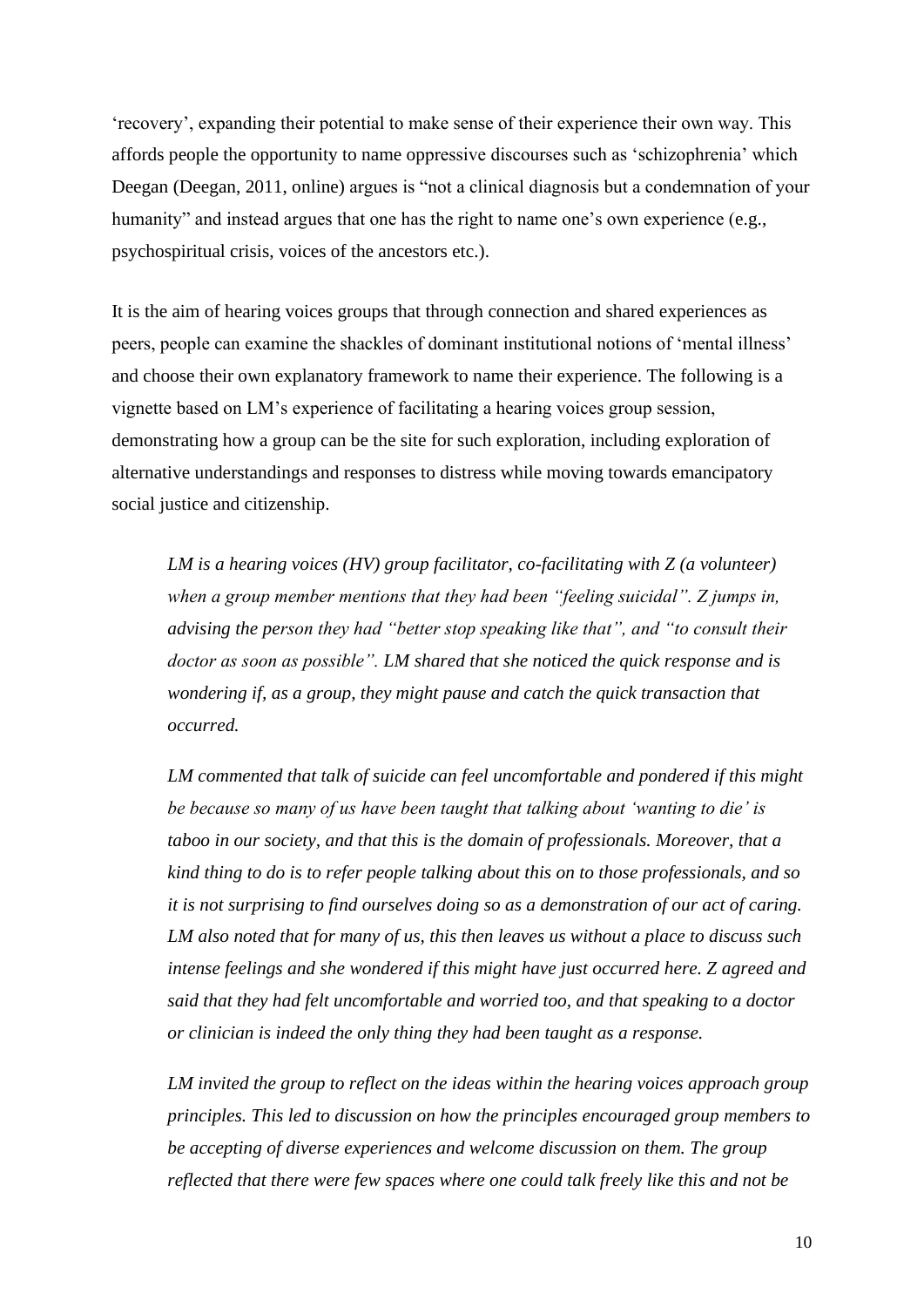*pathologised, medicated or hospitalised. The group also pondered Intentional Peer Support (IPS) founder Shery Mead's position that "suicidal is not a feeling it's an action but that we've gotten kind of used to talking about the most painful difficult feelings in the language of suicide and the result of that has been a direct link with assessment and evaluation and even we as peers have gotten used to working in that way especially around crisis" (Morgan, 2014).*

*They discussed this, and how easy it is, even as peers, to adopt clinical ways, and how few places there were to learn other ways of responding to people who are feeling deeply. Someone mentioned Emotional CPR and Alternatives to Suicide groups and the conversation really blossomed at that point.*

*Following this discussion, LM invited anyone who had also experienced such intense feelings that lead to one thinking about wanting to die to share. Different members talked about the overwhelming nature of such feelings, with many sharing what they were connected to in their own lives in terms of experiences of poverty, racism, homophobia, unemployment, feeling constantly surveilled and trapped in a revolving door medical system, and feelings of alienation and hopelessness that arise from this and how this can feed our voices. They talked about the key question of the HV approach which is 'are we actually experiencing the 'symptoms' of schizophrenia or the impact of distressing voices and the antecedent events that led to them?' and can we name this for ourselves? Similarly, the group normalised the impact and intensity of such major life struggles and got passionate about the importance of freedom and the kind of social justice that gives rise to full access to sufficient resources as full citizens to live a safe and fulfilling life.*

Arguably, service users may or may not have been introduced to emancipatory ideas in group-work settings and may inadvertently be subsumed by the agendas of the facilitator and the organisational and discursive contexts and purposes that pre-structure their work (for example, facilitators may implicitly praise or reward compliant behaviour if it suits their purpose). There may not be spaces for service users to contest the group-work norms and practices that have been decided in advance for them. However, given the opportunity services users and participants may lean into invitations to share power, reflect, co-design processes, and develop a more emancipatory agenda to the group-work purpose. In the reflection above, we argue that attention to matters of power and process can make a big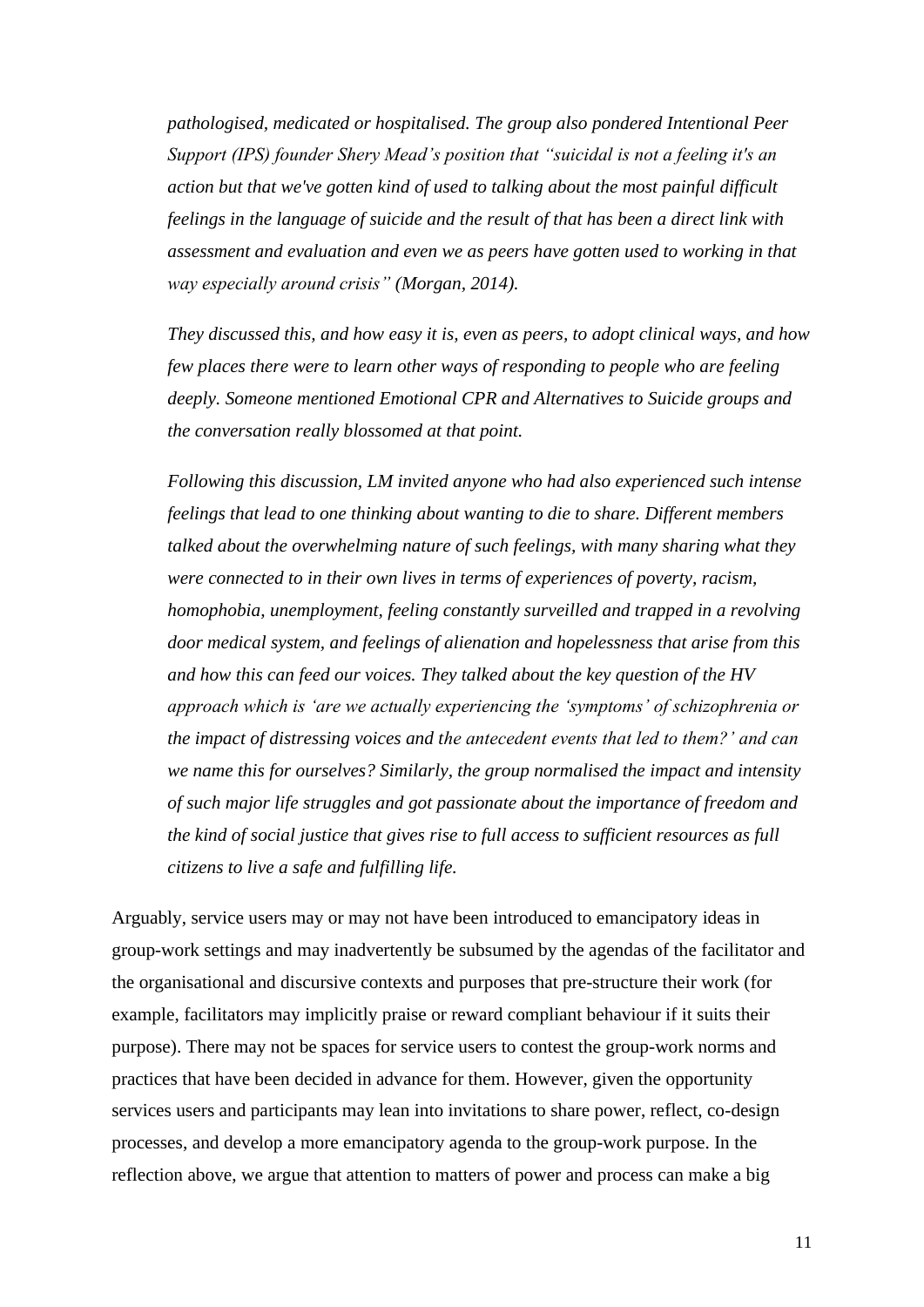difference to the transformative possibilities of group-work for delivering more just processes and outcomes.

#### *Teaching and Practicing Group-Work for Social Justice*

It is not uncommon for academics from health science disciplines and various health and human service professionals to teach, practice, and experience group facilitation. Group-work theory and practice is a required aspect of professional training for many professions and is receiving "increasing attention… becoming an intervention of choice, because of… demonstrated effectiveness, cost efficiency, and ease of use" (Gitterman & Knight, 2016, p. 103). At the same time, group work education in tertiary settings is seen to be declining (Tyminski & Concannon, 2012).

Occupational therapy, for instance, has a moral foundation that incorporates a justice focus (Frank, 2012) and within occupational therapy's Scope of Practice Framework, the attitudes, skills and knowledge to work in groups (Occupational Therapy Australia, 2017) in a way that furthers social justice is required. However, there is concern that in attempting to legitimise itself in the medical establishment, the profession may have turned towards a more individualistic and biomedical focus (Hocking & Townsend, 2015) that decentres such values. Similar arguments have been made about social work, which has been criticised for reinforcing a 'two tier society' with historically a curricula that focusses on a "study of 'them', as distinct from 'us'" (Jamrozik, 2005, p. 225). Social work, like occupational therapy, has been criticised for lacking active engagement with social justice concerns in its endeavour to professionalise (Mullaly, 2007; Townsend & Marval, 2013) and both professions have been known to subscribe to oppressive ideologies (Abberley, 1995; Walter, Taylor, & Habibis, 2013).

Some authors call for a revitalisation of group-work education, so that the powerful nature of groups working for social justice is not lost to the idea that group-work is a 'soft skill', which is in "danger of being absorbed into generalist practice" (Drumm, 2006, p. 17). This is in line with a growing momentum around social justice concerns in occupational therapy education, with programs expected to produce graduates with a "strong sense of social justice" (WFOT, 2016, p. 12) who address "issues of occupational justice in practice" and recognise and manage "any inherent power imbalance in relationships with clients" (Occupational Therapy Board of Australia, 2018, p. 6).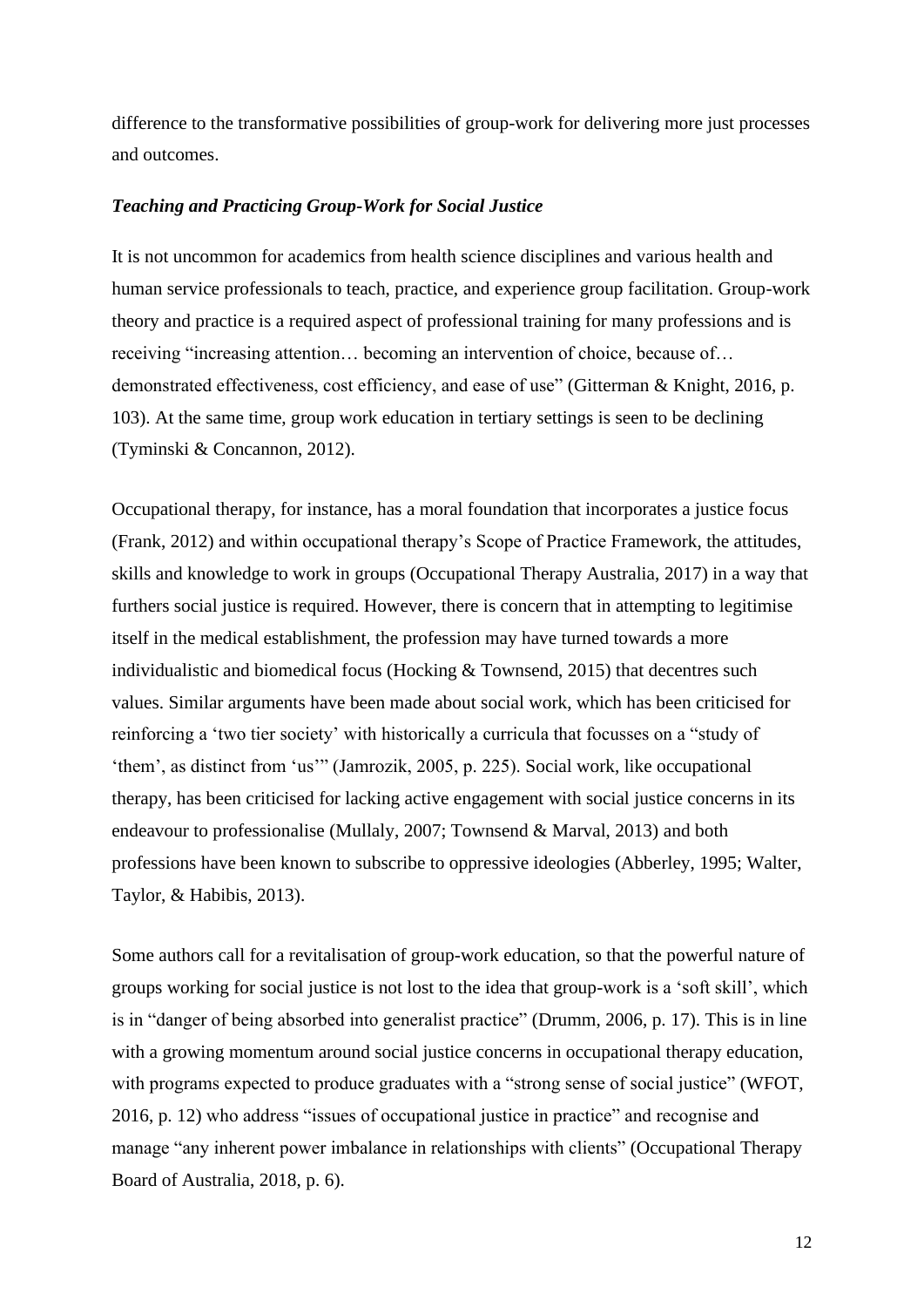## **Reflection 3: Teaching Group-Work Methods and Skills**

Emphasis on concepts of social justice, power, and practice skills in carefully managing group processes, including reflexivity, self-awareness, critical reflection and meaningful engagement with lived experience voices is vital in group work. This focus goes beyond conceptual understandings to provide experiential learning experiences where students can feel, model and practice emancipatory group-work skills. Bruce Tuckman's (1965) wellknown five stages of group-work, outline some pedagogical processes that assist students to think critically about group-work, power and the potential for group-work as actions towards social justice. While a useful model, Tuckman's theory is dated and critiqued for its limited applicability in modern-day practice, for instance in relation to online group-work practice (Bonebright, 2010). We also wonder about power and how it is held, played out or felt during the so-called 'storming' stage of Tuckman's model.

*In AH's unit, students are introduced to Tuckman's five stages of group-work: forming, storming, norming, performing, and adjourning over the course of four weeks in their third year of their Bachelor of Social Work studies. The unit aims for praxis, in that alongside learning about the theory of Tuckman's stages students experience working in small groups to develop a psychosocial educational group. Facilitation is central, with each group member practicing their facilitation skills to include all voices, balance power, guide rather than direct, and attend to the unique dynamics for their group. The power one holds as facilitator is explored and experienced.*

*The various ways people 'show up' in groups is further explored with students as we role play Tuckman's group stages. Students are encouraged to practice roles different to those they commonly identify, meanwhile learning from their peers the many and diverse task and process roles in group-work. We focus on positions of power and where power is felt (and importantly when it is not) in groups, and while an incomplete analysis of power, this focus alerts students to the various forms of power exerted in and through groups. For example, gender imbalances commonly mimic that which is apparent in society. In our typically female dominated course, often but not always, the few male students stand out. Often, yet not always, male students take charge in stereotypical and predetermined (even expected) ways within workshops, by*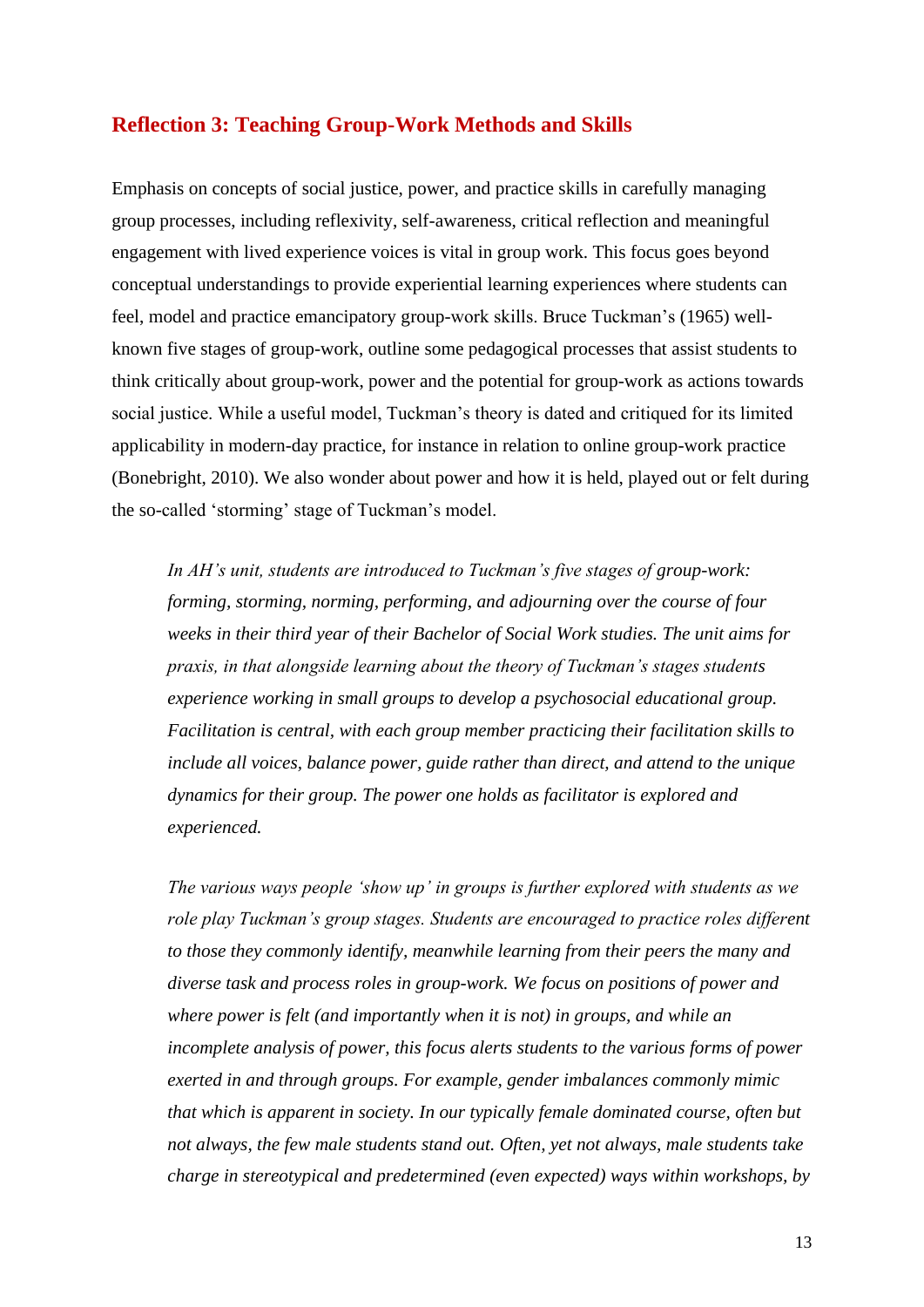*speaking first, dominating conversations, first to answer questions or demonstrate a task. Within the smaller student groups, often but not always, male students are frequently observed directing other (usually female) group members in tasks and processes and speak for the group on its behalf (mimicking the patriarchal adage 'for their own good').*

*A different approach to group work that aims to model the power in and of groups is one that facilitates the sharing of knowledges, skills and values already existing in the classroom – students are not empty vessels to be filled (Freire, 1972). Typically, students expect learning to come only from the teacher (in a didactic way), usually positioned at the front of the class assuming an 'expert' role. When group activities illuminate the many skills, knowledges, and values existent, students learn of their own resources, talents, and skills, those of others, and how, collectively, there is power in working with these group resources to facilitate change as the group itself wishes to see change.* 

We can see here that in the educational setting it is possible to move beyond mainstream notions of group-work and unsettle traditional relationships and expertise between student and educator, in order to model and teach a more process driven understanding of groupwork practice, tied to a social justice ethic. We argue that students can connect group-work practice to transformative purposes, learning from a more experiential educational experience. In these instances, students can come to have a more embodied understanding that groups hold power, knowledge and expertise within them. Normative and stereotypical prejudices and taken for granted assumptions can be deconstructed through critical pedagogies, which help model and prepare students for critical practice.

## **Conclusion**

Given the abuses of power that can occur within group-work settings, we argue that every effort needs to be made to upskill facilitators to enable them to be able to critically examine not only their process and practice but also their assumptions related to normal human emotions and their putative pathology. Our insights suggest that critical reflection on the purpose, intent, method and processes used to enact group work (as a matter of routine work), would add value to the way groups are aligned and intentionally linked with social justice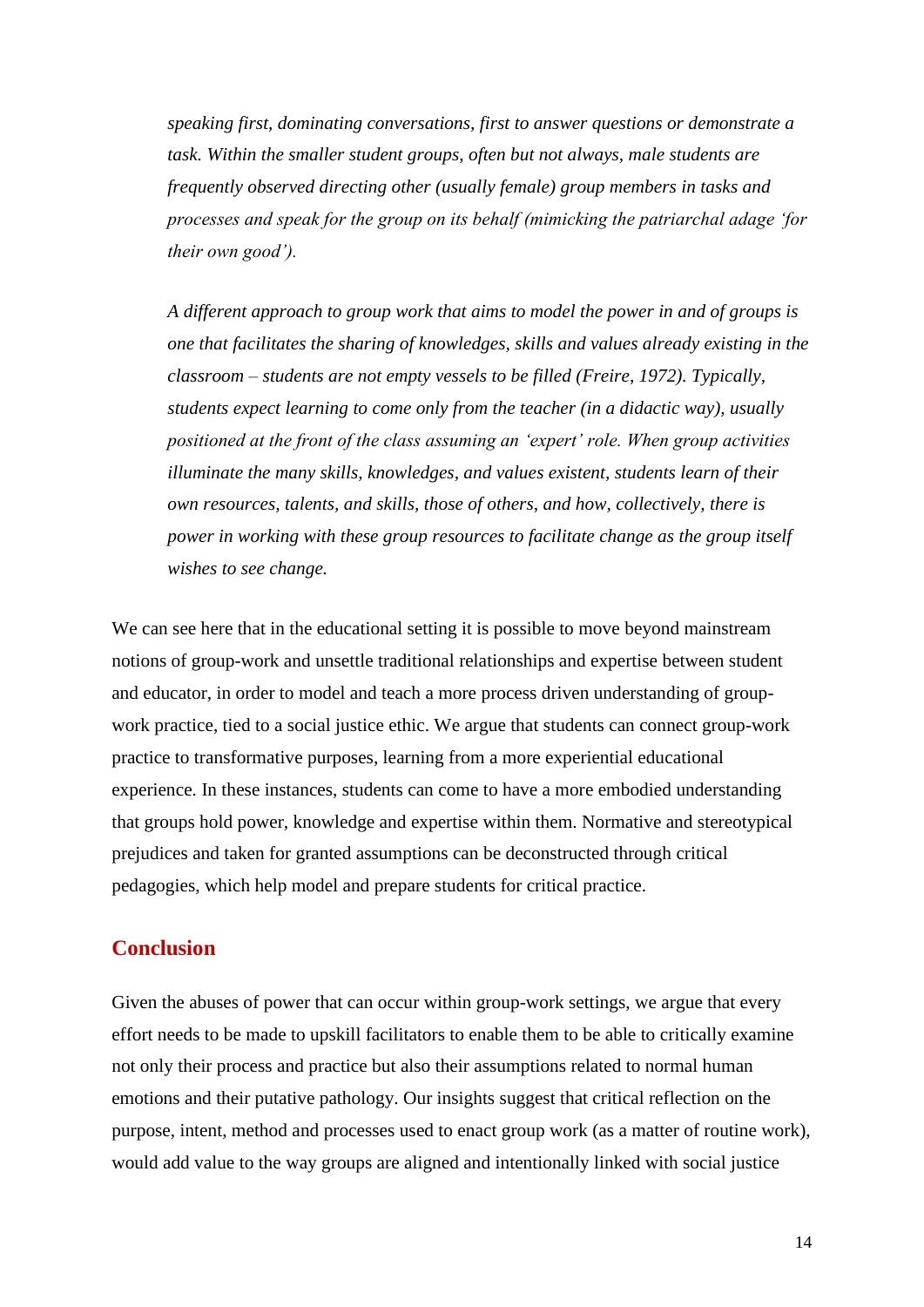values. Furthermore, we conclude that there can be value in utilising lived experience educators, service users and academics together as co-reflectors and provocateurs, to name and challenge various oppressive practices that might occur within groups. This can go a long way towards de-centering and unseating the ways that power hierarchies can become entrenched in practice. One practical way to do this is to create the conditions of safety to elicit frank and fearless feedback from participants about their experiences in groups and examine the extent to which the work of the group is helping or hindering one's freedoms and potentials for citizen power and social justice. Furthermore, a serious commitment to changing one's practice in light of honest feedback will also help here. Contemporary groupwork teaching practice suggests that reflexivity to lean into and hear complaint and deeply listen, with attention to power differentials, self-awareness and process awareness are key to the practice of socially just group-work. We contend that re-centering group-work in health professional education with an explicit social justice orientation can make important contributions to further social justice causes.

## **Acknowledgements**

The authors would like to acknowledge the traditional custodians of the lands on which this paper was written, the Wadjuk people of the Noongar nation. We pay our respects to Elders past, present and future, and recognise the important role these custodians play as the holders of wisdom, and rich, deep and continuing culture. We would like to also acknowledge Kerry Hawkins for comments and critical feedback on this paper.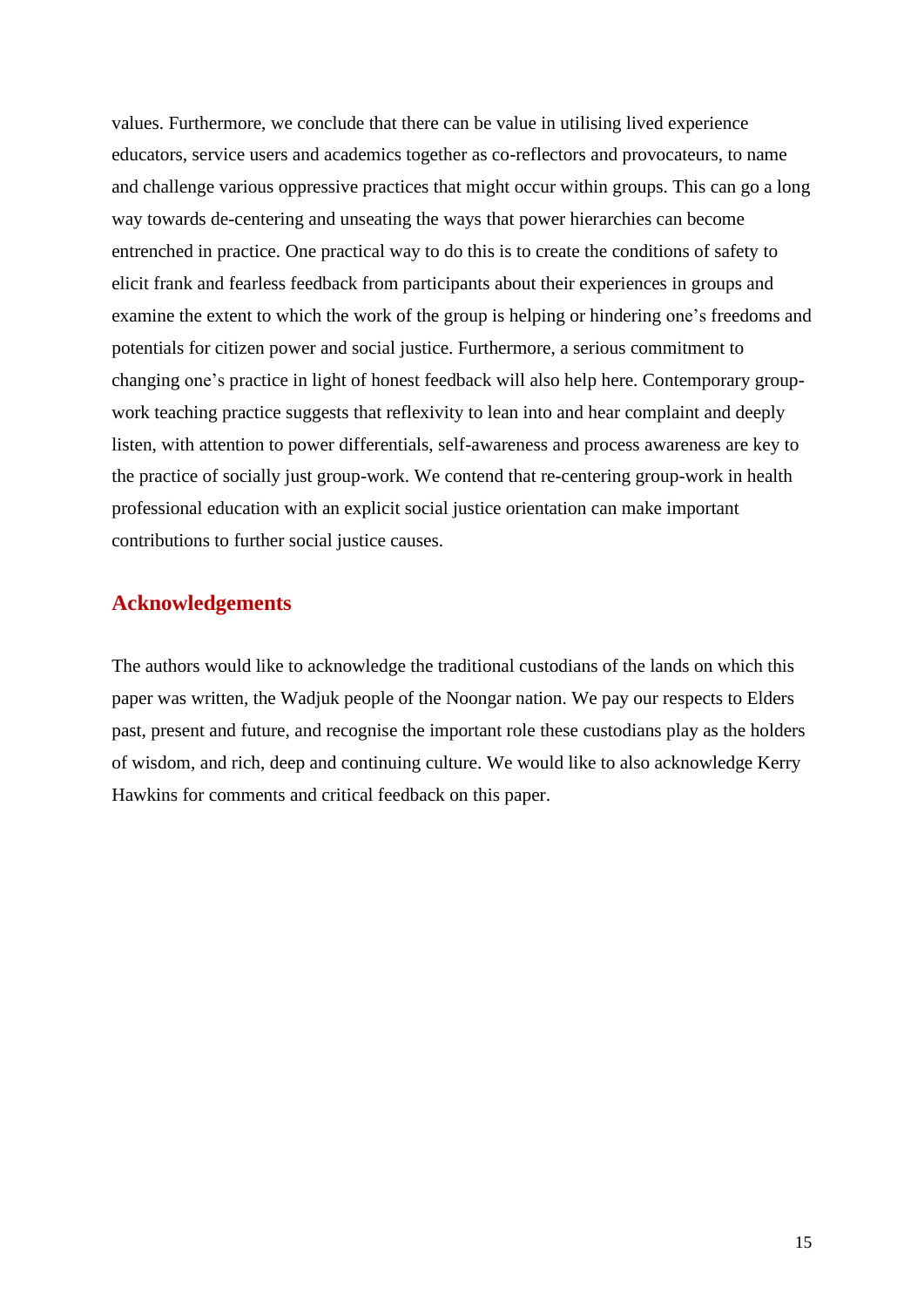## **References**

- Abberley, P. (1995). Disabling ideology in health and welfare the case of occupational therapy. *Disability & Society, 10*(2), 221-232. doi:10.1080/09687599550023660
- Aftab, A., & Waterman, G. S. (2021). Conceptual competence in psychiatry: Recommendations for education and training. *Acad Psychiatry, 45*(2), 203-209. doi:10.1007/s40596-020-01183-3
- Agger, B. (2006). *Critical social theories: An introduction* (2nd ed.). Boulder, CO: Paradigm Publishers.
- Atieno Okech, J. E. (2008). Reflective practice in group co-leadership. *The Journal for specialists in group work, 33*(3), 236-252. doi:10.1080/01933920802196138
- Bonebright, D. A. (2010). 40 years of storming: A historical review of Tuckman's model of small group development. *Human Resource Development International, 13*(1), 111- 120. doi:10.1080/13678861003589099
- Clements, S., Coniglio, F., & Mackenzie, L. (2020). "I'm not telling an illness story. I'm telling a story of opportunity": Making sense of voice hearing experiences. *Community Mental Health Journal, 56*(2), 196-205. doi:10.1007/s10597-019-00465-x
- Corstens, D., & Longden, E. (2013). The origins of voices: Links between life history and voice hearing in a survey of 100 cases. *Psychosis, 5*(3), 270-285. doi:10.1080/17522439.2013.816337
- Crenshaw, K. (2017). *On intersectionality: Essential writings*: The New Press.
- Dallos, R., & Johnstone, L. (Eds.). (2014). *Formulation in psychology and psychotherapy: Making sense of people's problems* (2nd ed.): Routledge.
- Deegan, P. (2011). Pat Deegan on emancipatory technologies. Retrieved from https://www.youtube.com/watch?v=lwdohhabCNQ
- Drumm, K. (2006). The essential power of group work. *Social Work with Groups, 29*(2-3), 17-31. doi:10.1300/j009v29n02\_02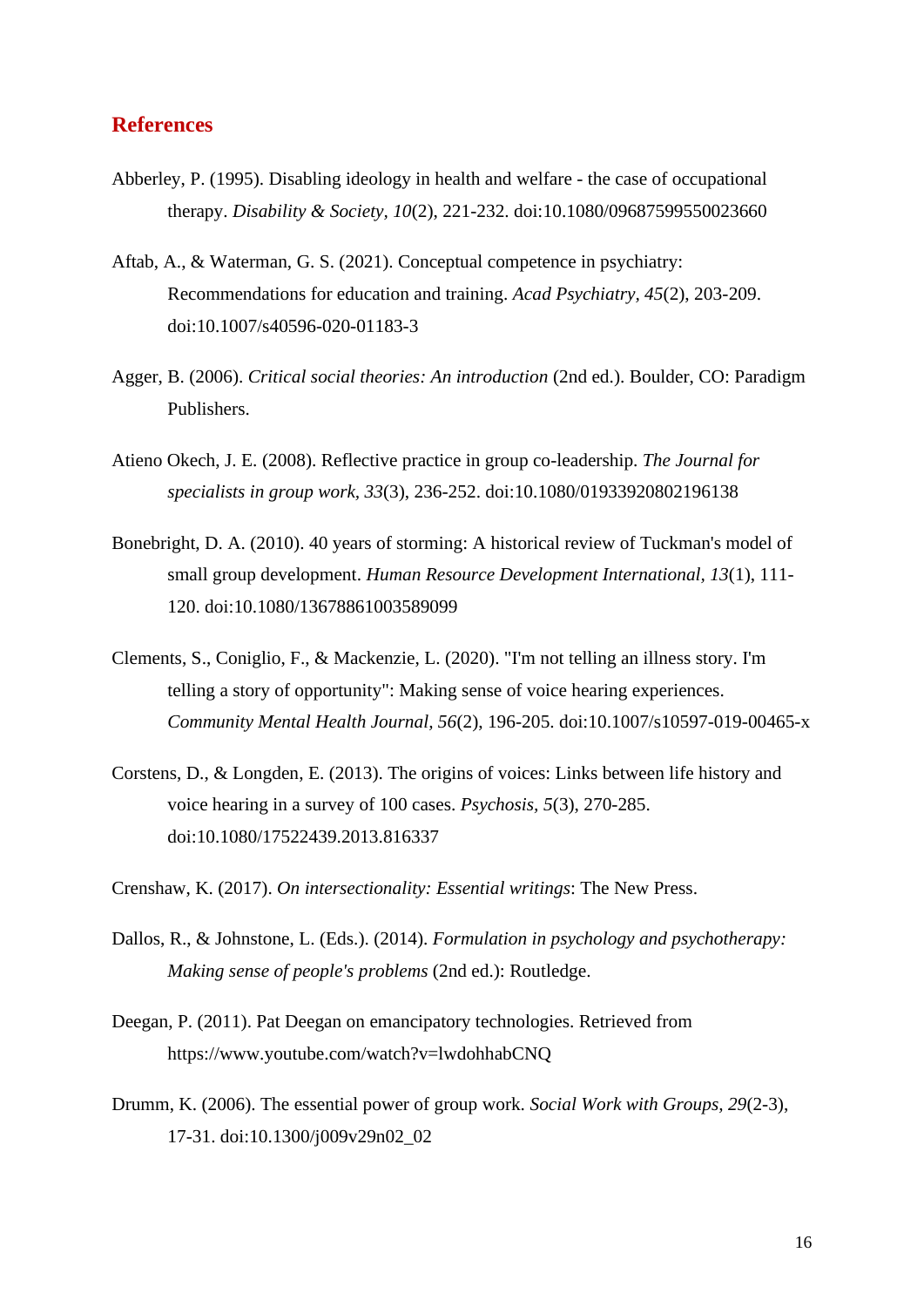- Finn, J. L., & Jacobson, M. (2003). Just practice: Steps toward a new social work paradigm. *Journal of Social Work Education, 39*(1), 57-78.
- Frank, G. (2012). The 2010 Ruth Zemke lecture in occupational science: Moral commitments and global assemblages. *Journal of Occupational Science, 19*(1), 25-35. doi:10.1080/14427591.2011.607792
- Freire, P. (1972). *Pedagogy of the oppressed*. New York: Herder and Herder.
- Fricker, M. (2007). *Epistemic injustice: Power and the ethics of knowing*: Oxford: Oxford University Press.
- Gitterman, A., & Knight, C. (2016). Curriculum and psychoeducational groups: Opportunities and challenges. *Social Work, 61*(2), 103-110. doi:10.1093/sw/sww007
- Green, S., & Baldry, E. (2008). Building Indigenous Australian social work. *Australian Social Work, 61*(4), 389-402. doi:10.1080/03124070802430718
- Guth, L. J., Pollard, B. L., Nitza, A., Puig, A., Chan, C. D., Singh, A. A., & Bailey, H. (2019). Ten strategies to intentionally use group work to transform hate, facilitate courageous conversations, and enhance community building. *The Journal for specialists in group work, 44*(1), 3-24. doi:10.1080/01933922.2018.1561778
- Hocking, C., & Townsend, E. (2015). Driving social change: Occupational therapists' contributions to occupational justice. *WFOT bulletin, 71*(2), 68-71. doi:10.1179/2056607715Y.0000000002
- Jackson, B. (2005). The conceptual history of social justice. *Political Studies Review, 3*, 356- 373.
- Jamrozik, A. (2005). *Social Policy in the Post-Welfare State: Australian Society in the 21st Centrury* (2 ed.). Frenchs Forest: Pearson Education Australia.
- Kam, P. K. (2014). Back to the 'social' of social work: Reviving the social work profession's contribution to the promotion of social justice. *International Social Work, 57*(6), 723- 740.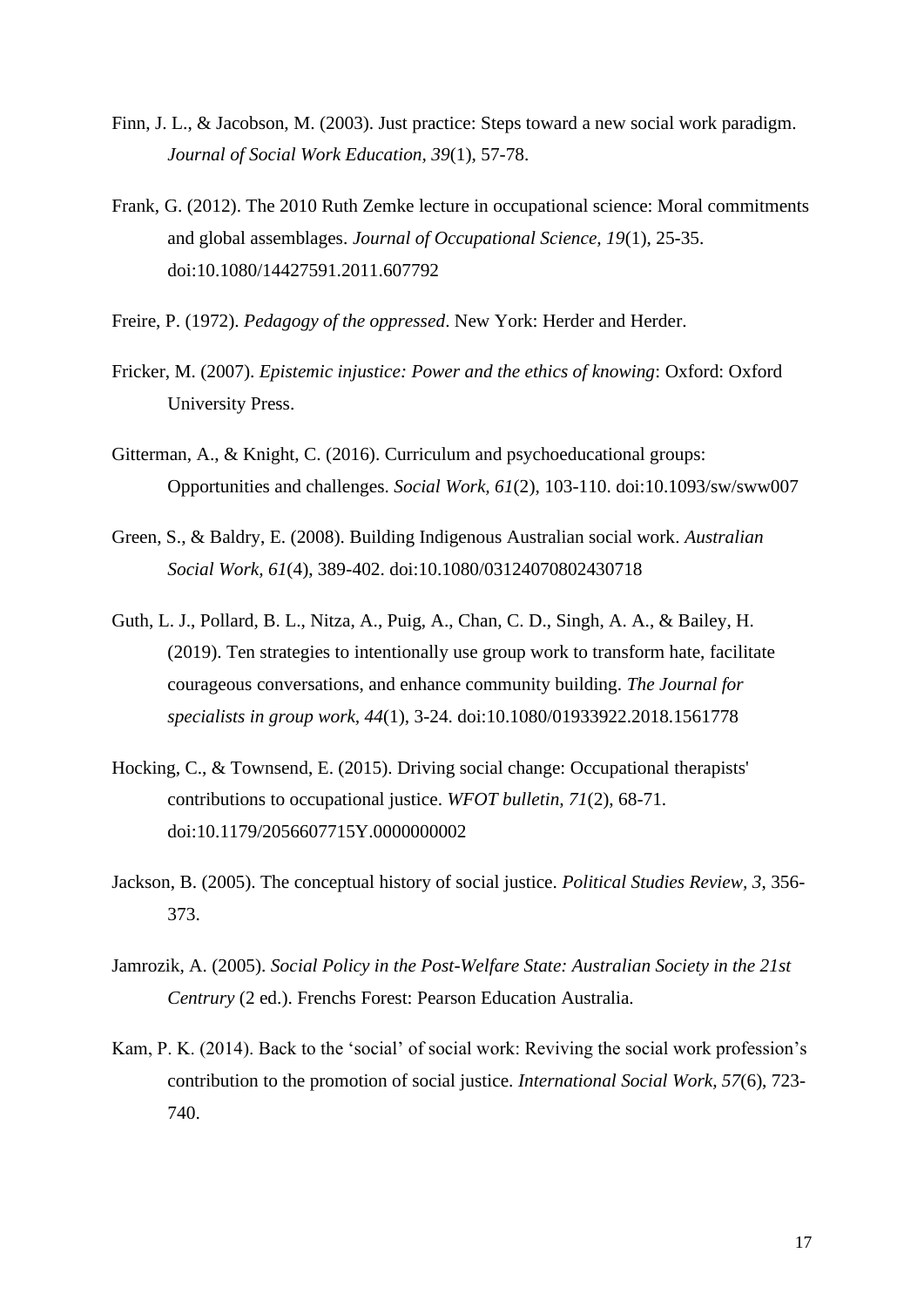- Kelly, A., & Westoby, P. (2018). *Participatory development practice : Using traditional and contemporary frameworks*: Practical Action Publishing.
- Longden, E., Corstens, D., Escher, S., & Romme, M. (2012). Voice hearing in a biographical context: A model for formulating the relationship between voices and life history. *Psychosis, 4*(3), 224-234. doi:10.1080/17522439.2011.596566
- McLaren, P., & Leonard, P. (1993). *Paulo Freire: A critical encounter*. London: Routledge.
- Morgan, S. (2014). Shared risk: Shery Mead [Video]. Retrieved from https://www.youtube.com/watch?v=UEv1-7LpPbk&feature=youtu.be
- Morrow, S. L., & Hawxhurst, D. M. (1988). Power and vision: Group-process models evolving from social-change movements. *The Journal for specialists in group work, 13*(2), 77-81. doi:10.1080/01933928808411779
- Mullaly, B. (2007). *The new structural social work* (3rd Ed. ed.). Toronto: Oxford University Press.
- Naicker, A., Gómez de Teresa, A., Moser, H., Moutaouakil, I., Kuhla, K., Holdgate, M., & van Sauers, S. (2016). Actions on empowerment: A practitioner's guide for supporting social change. Retrieved from http://www.candoempowerment.eu/fileadmin/PDF/IO3\_- CAN\_DO\_EMPOWERMENT - MANUAL - \_final\_-\_small.pdf
- Occupational Therapy Australia. (2017). Occupational therapy scope of practice framework. Retrieved from https://otaus.com.au/publicassets.
- Occupational Therapy Board of Australia. (2018). Australian occupational therapy competency standards. Retrieved from https://www.occupationaltherapyboard.gov.au/Codes-Guidelines/Competencies.aspx

Patrick, R. (2017). *For whose benefit? The everyday realities of welfare reform*: Policy Press.

Reynolds, V. (2013). "Leaning in" as imperfect allies in community work. *Narrative and Conflict: Explorations in Theory and Practice, 1*(1), 52-75. doi:https://doi.org/10.13021/nac.2013.1.1